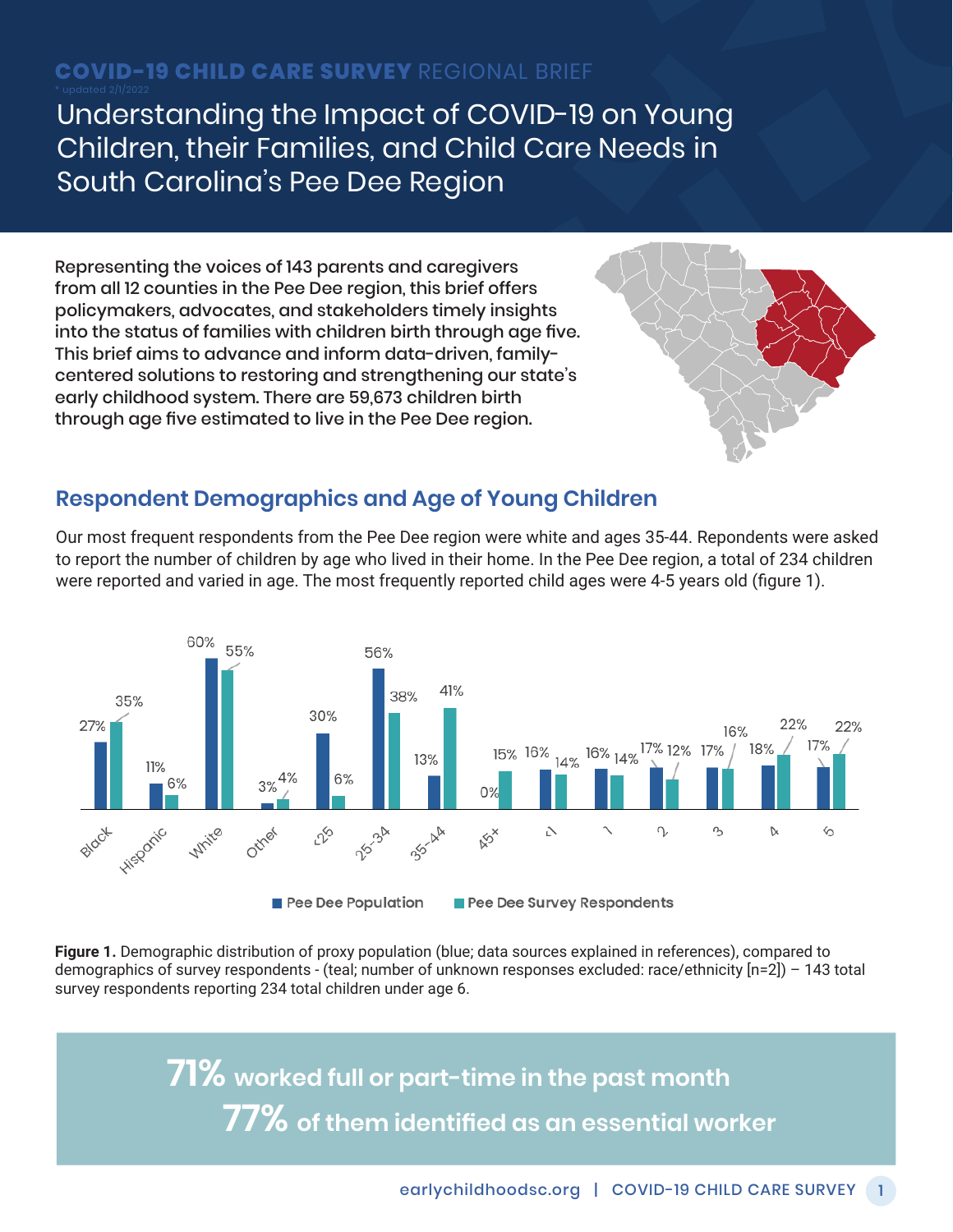

Disruptions in child care have required parents and caregivers of young children to modify or reduce their work schedules and child care arrangements.

Most parents and caregivers who responded from the Pee Dee are telecommuting, alternating work hours with someone in their household, or working fewer hours in order to provide child care (figure 2).



**Figure 2.** Responses to the question, "Have you or another parent/caregiver in your household experienced any of the following since March 13, 2020? Select all that apply." Total Pee Dee survey respondents = 143.

When a state of emergency was declared for the state of South Carolina on March 13, 2020, 48% of Pee Dee respondents were using a child care center, daycare, or preschool as the primary care arrangement for the young children in their households, compared to 31% of respondents at the time of the survey. Since March, the most common type of child care arrangement has been unpaid care by parents, family or friends. At the time of the survey, 48% or respondents used unpaid care, compared to 20% before the crisis. Of those using unpaid care, 46% say it is not ideal (figure 3).



**Figure 3.** Diagram comparing percent of survey respondents' reported main child care arrangements before March 13 ("Then") and at the time of the survey response ("Now"). Also, the percent of each arrangement who report it is not ideal is displayed. Total survey respondents = 143. "Summer program/camp" (then: 0%; now: 1%; now, not ideal: 100%) or "other/unknown" (then: 6%; now: 7%; now, not ideal: 70%) responses not displayed. Interpret small numbers with caution.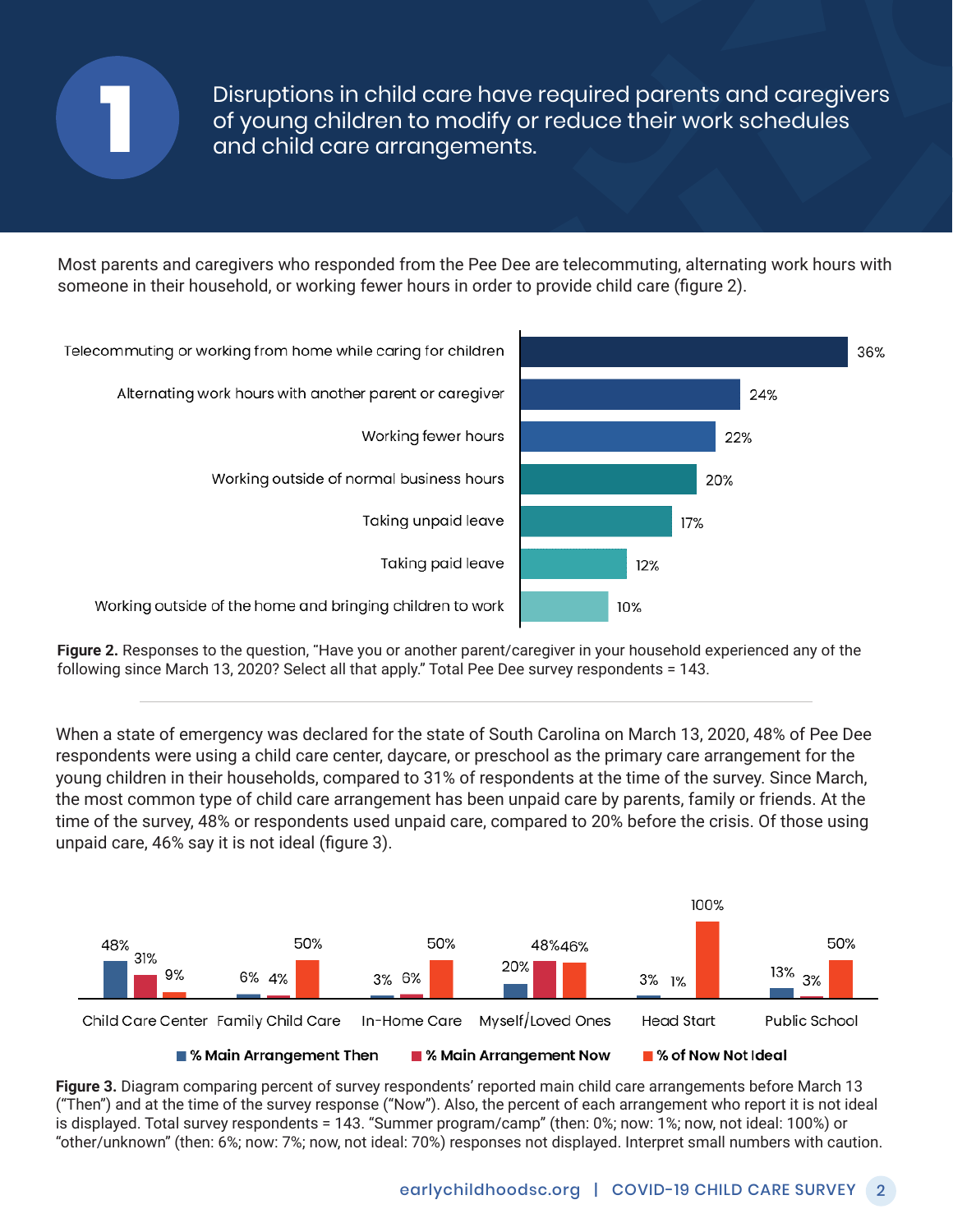

Currently available child care options are not adequate for many working families, and this crisis poses a threat to the **2** wellbeing of young children and their families.

When thinking about their child care arrangements for the next three months, survey respondents say they are most concerned about the increased likelihood that their child and family may be exposed to COVID-19 (figure 4).



**Figure 4.** Percent of survey respondents reporting that they are very/moderately concerned about these issues; total survey respondents = 143 (unknown responses excluded: risk of exposure [n=4]; availability [n=1]; affordability [n=1]; return to work/school [n=2]; incompatible hours [n=2]; transportation [n=1]).

#### **Parents and Caregivers' Pandemic-Related Worries and Anxiety**



**Figure 5.** Percent of survey respondents reporting that they slightly/strongly agree that they worry about these issues; total survey respondents = 143 (number of unknown/not applicatble responses excluded: disruption [n=2]; opportunities [n=2]; mental health [n=1]).



**78% of parents and caregivers** 

say they are more stressed and anxious than usual

**Figure 6.** Percent of survey respondents who reported that their current level of stress/ anxiety as a caregiver is much or somewhat higher than usual